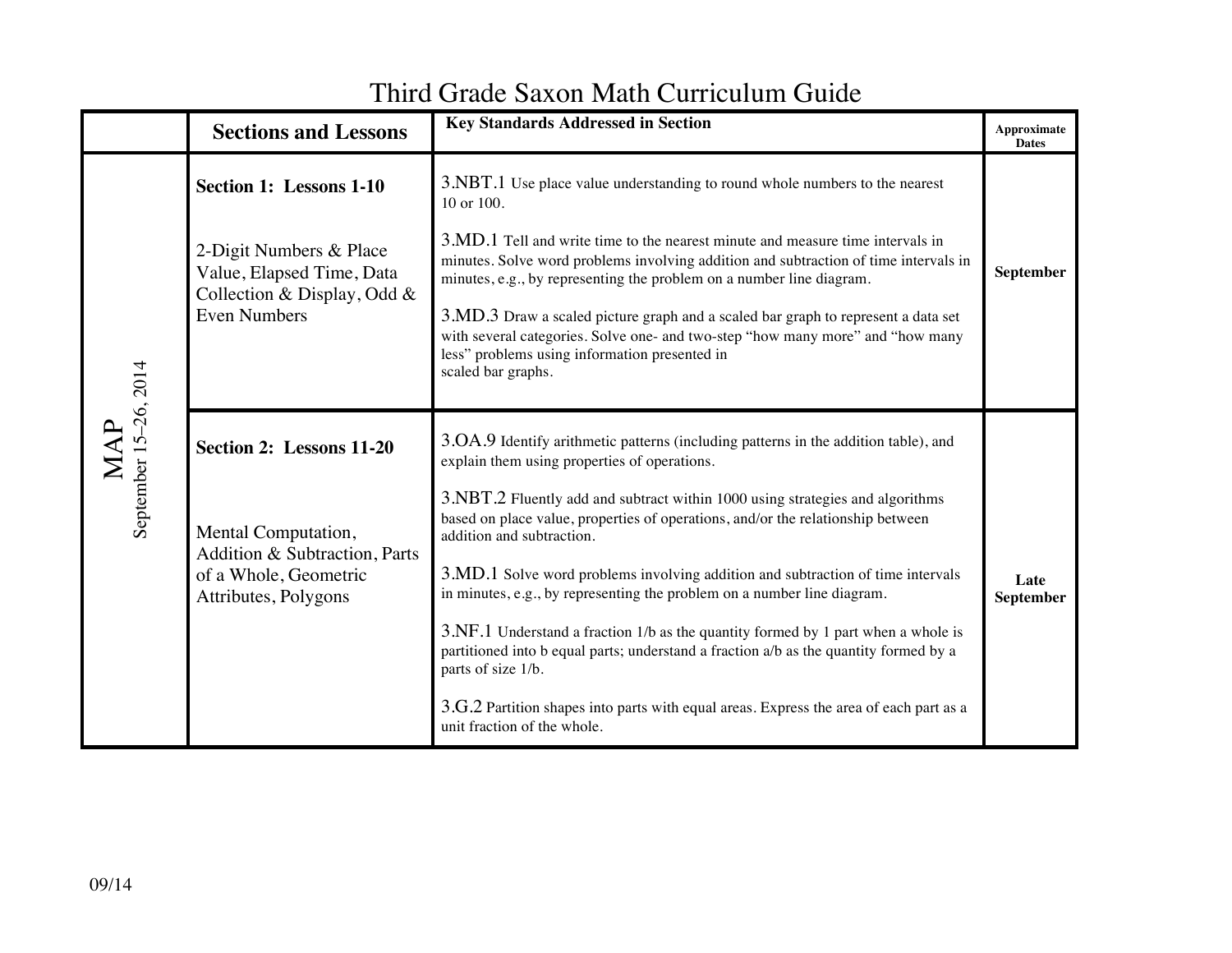|                                           | <b>Third Grade Saxon Math</b><br><b>Curriculum Guide (Page 2)</b>                                                                            | <b>Key Standards Addressed in Section</b>                                                                                                                                                                                                                                                                                                                                                                                                                                                                                                                                                                                                                                                                                                                                                                                                           | <b>Approximate</b><br><b>Dates</b> |
|-------------------------------------------|----------------------------------------------------------------------------------------------------------------------------------------------|-----------------------------------------------------------------------------------------------------------------------------------------------------------------------------------------------------------------------------------------------------------------------------------------------------------------------------------------------------------------------------------------------------------------------------------------------------------------------------------------------------------------------------------------------------------------------------------------------------------------------------------------------------------------------------------------------------------------------------------------------------------------------------------------------------------------------------------------------------|------------------------------------|
| Extended Response<br>November 12-19, 2014 | Section 3: Lessons 21-30<br><b>Writing Fractions, Number</b><br>Patterns, Thermometers                                                       | 3.NF.2 Understand a fraction as a number on the number line; represent fractions on<br>a number line diagram.<br>a. Represent a fraction 1/b on a number line diagram by defining the interval from 0<br>to 1 as the whole and partitioning it into b equal parts. Recognize that each part has<br>size 1/b and that the endpoint of the part based at 0 locates the number 1/b on the<br>number line.<br>b. Represent a fraction a/b on a number line diagram by marking off a lengths 1/b<br>from 0. Recognize that the resulting interval has size a/b and that its endpoint locates<br>the number a/b on the number line.                                                                                                                                                                                                                       | Early<br><b>October</b>            |
|                                           | Section 4: Lessons 31-40<br>Measuring Length with<br>Centimeters, Collecting Data,<br>Bar Graphs, Story Problems,<br><b>Number Sentences</b> | 3.MD.3 Draw a scaled picture graph and a scaled bar graph to represent a data set<br>with several categories. Solve one- and two-step "how many more" and "how many<br>less" problems using information presented in<br>scaled bar graphs.<br>3.MD.4 Generate measurement data by measuring lengths using rulers marked with<br>halves and fourths of an inch. Show the data by making a line plot, where the<br>horizontal scale is marked off in appropriate units—whole numbers, halves, or<br>quarters.<br>3.OA.9 Identify arithmetic patterns (including patterns in the addition table), and<br>explain them using properties of operations.<br>3.NBT.2 Fluently add and subtract within 1000 using strategies and algorithms<br>based on place value, properties of operations, and/or the relationship between<br>addition and subtraction. | Late<br><b>October</b>             |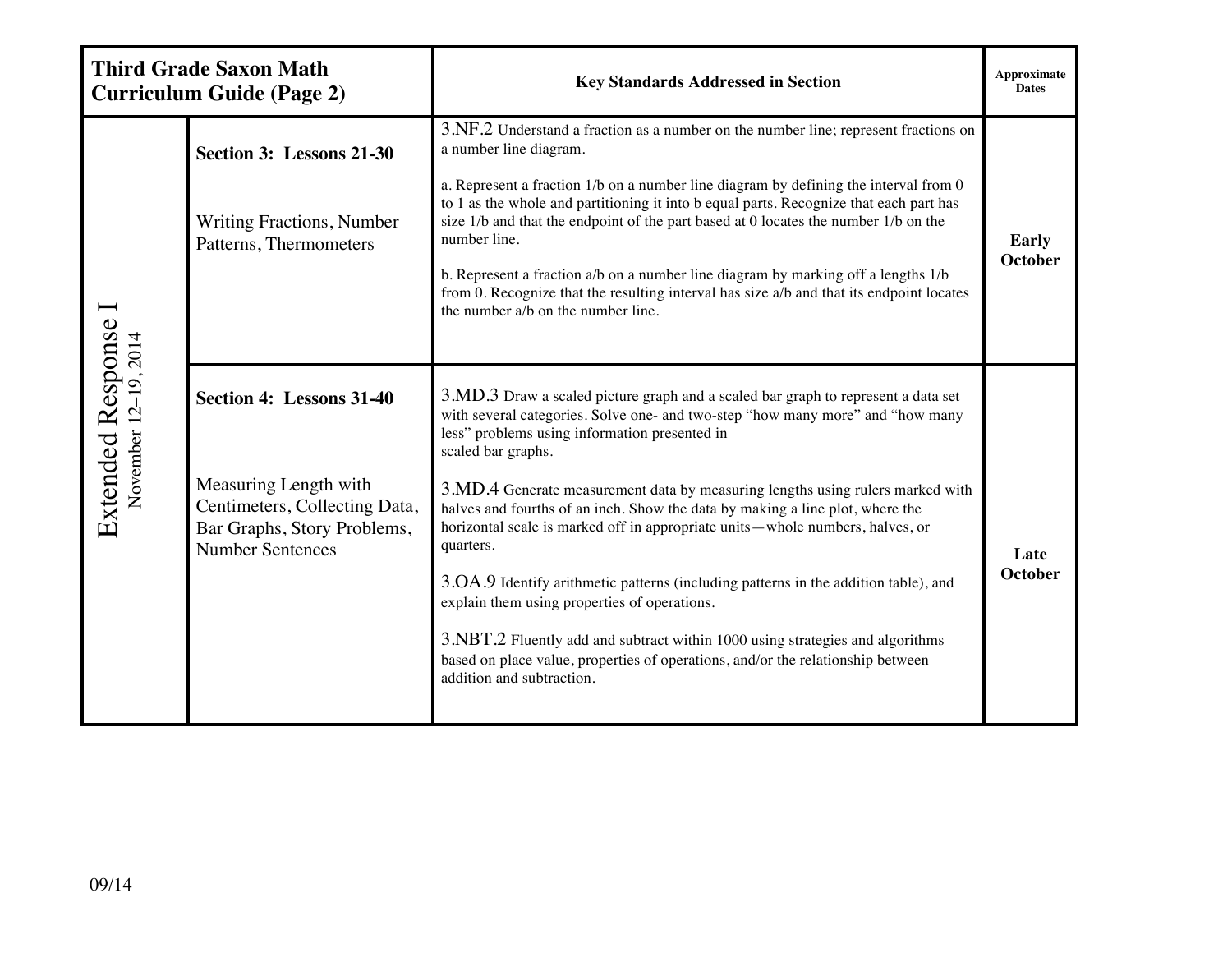| <b>Third Grade Saxon Math</b><br><b>Curriculum Guide (Page 3)</b> |                                                                                                                                                                   | <b>Key Standards Addressed in Section</b>                                                                                                                                                                                                                                                                                                                                                                                                                                                                                                                                                                                                         | Approxi<br>mate<br><b>Dates</b> |  |
|-------------------------------------------------------------------|-------------------------------------------------------------------------------------------------------------------------------------------------------------------|---------------------------------------------------------------------------------------------------------------------------------------------------------------------------------------------------------------------------------------------------------------------------------------------------------------------------------------------------------------------------------------------------------------------------------------------------------------------------------------------------------------------------------------------------------------------------------------------------------------------------------------------------|---------------------------------|--|
|                                                                   | Section 5: Lessons 41-50                                                                                                                                          | 3.AO.1 Interpret products of whole numbers, e.g., interpret 5 x 7 as the total number of<br>objects in 5 groups of 7 objects each.                                                                                                                                                                                                                                                                                                                                                                                                                                                                                                                |                                 |  |
| January 12-26, 2015<br>MAP                                        | Multiplication as Repeated<br>Addition, Perimeter, Formula for<br>Perimeter, Types of Triangles, Sum<br>of 2-Digit Numbers, Multiply by<br>10, Mental Computation | 3.AO.3 Use multiplication within 100 to solve word problems in situations involving<br>equal groups and arrays, e.g., by using drawings and equations with a symbol for the<br>unknown number to represent the problem.<br>3.AO.5 Apply properties of operations as strategies to multiply. (Commutative and<br>Associative)<br>3.AO.7 Fluently multiply within 100, using strategies or properties of operations. By the<br>end of Grade 3, know from memory all products of two one-digit numbers.<br>3.AO.9 Identify arithmetic patterns (including patterns in the multiplication table), and<br>explain them using properties of operations. | <b>Nov</b>                      |  |
|                                                                   |                                                                                                                                                                   | 3.MD.8 Solve real world and mathematical problems involving perimeters of polygons,<br>including finding the perimeter given the side lengths, finding an unknown side length,<br>and exhibiting rectangles with the same perimeter and different areas or with the same<br>area and different perimeters.                                                                                                                                                                                                                                                                                                                                        |                                 |  |
|                                                                   | Section 6: Lessons 51-60                                                                                                                                          | 3.AO.1 Interpret products of whole numbers, e.g., interpret 5 x 7 as the total number of<br>objects in 5 groups of 7 objects each.<br>3.AO.2 Interpret whole-number quotients of whole numbers, e.g., interpret<br>$56 \div 8$ as the number of objects in each share when 56 objects are partitioned equally into<br>8 shares, or as a number of shares when 56 objects are partitioned into equal shares of 8                                                                                                                                                                                                                                   |                                 |  |
|                                                                   | Multiplication with Equal Groups,<br>Dividing with Equal Groups,<br>Measure to Half Inch, Draw<br>Pictures for Multiplication &<br>Division                       | objects each.<br>3.AO.3 Use multiplication within 100 to solve word problems in situations involving<br>equal groups and arrays, e.g., by using drawings and equations with a symbol for the<br>unknown number to represent the problem.<br>3.AO.5 Apply properties of operations as strategies to multiply. (Commutative and                                                                                                                                                                                                                                                                                                                     | Dec                             |  |
|                                                                   |                                                                                                                                                                   | Associative)<br>3.AO.7 Fluently multiply within 100, using strategies or properties of operations. By the<br>end of Grade 3, know from memory all products of two one-digit numbers.                                                                                                                                                                                                                                                                                                                                                                                                                                                              |                                 |  |
|                                                                   |                                                                                                                                                                   | 3.AO.9 Identify arithmetic patterns (including patterns in the multiplication table), and<br>explain them using properties of operations.                                                                                                                                                                                                                                                                                                                                                                                                                                                                                                         |                                 |  |
| End of Trimester 1: December 3, 2014                              |                                                                                                                                                                   |                                                                                                                                                                                                                                                                                                                                                                                                                                                                                                                                                                                                                                                   |                                 |  |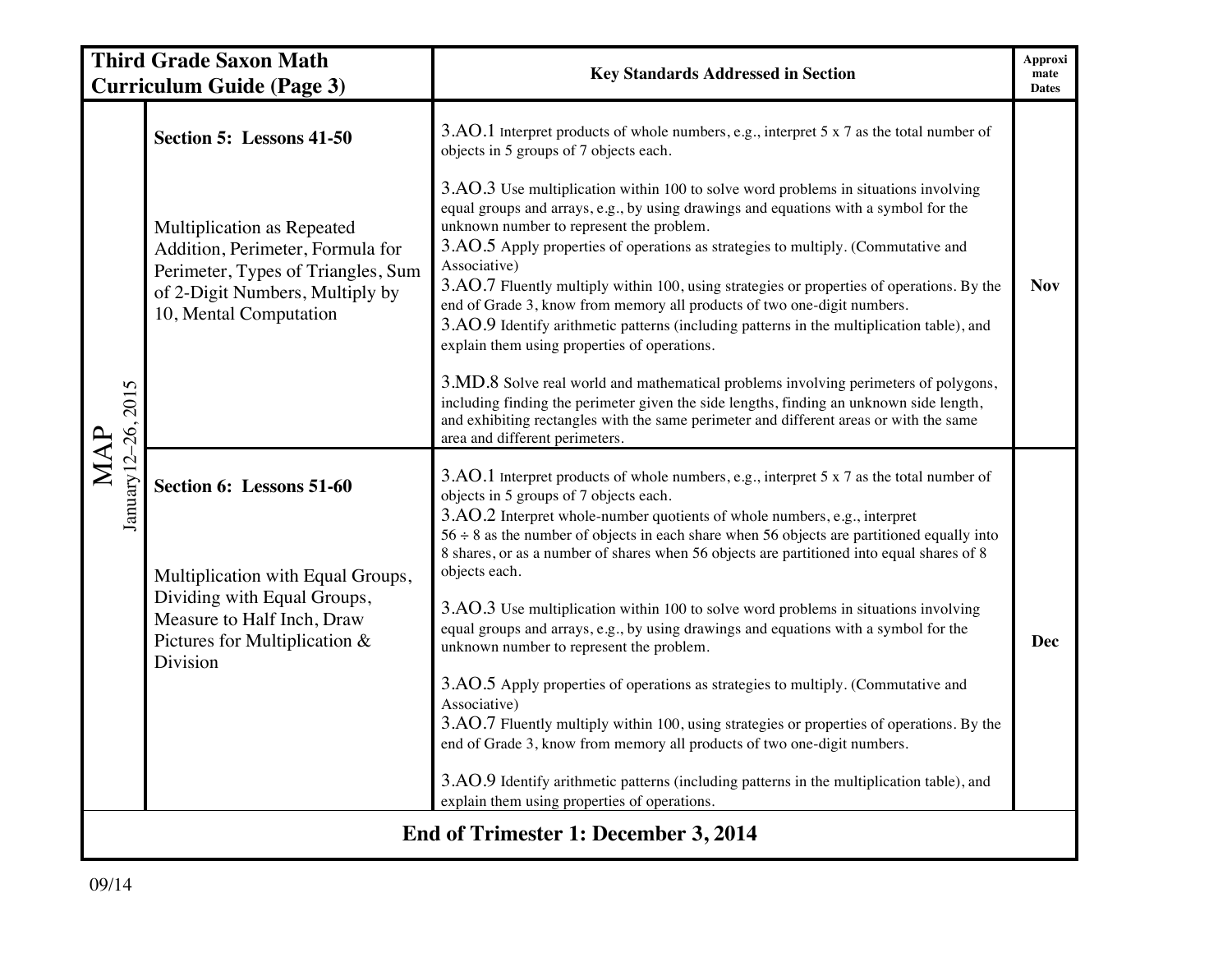|                                            | <b>Third Grade Saxon Math</b><br><b>Curriculum Guide (Page 4)</b>                                             | <b>Key Standards Addressed in Section</b>                                                                                                                                                                                                                                                                                                                                                                                                                                                                                                                                                                                  | <b>Approximate</b><br><b>Dates</b> |
|--------------------------------------------|---------------------------------------------------------------------------------------------------------------|----------------------------------------------------------------------------------------------------------------------------------------------------------------------------------------------------------------------------------------------------------------------------------------------------------------------------------------------------------------------------------------------------------------------------------------------------------------------------------------------------------------------------------------------------------------------------------------------------------------------------|------------------------------------|
| Extended Response II<br>2015<br>March 2-13 | Section 7: Lessons 61-70                                                                                      | 3.NF.3 Explain equivalence of fractions in special cases, and compare fractions by<br>reasoning about their size.                                                                                                                                                                                                                                                                                                                                                                                                                                                                                                          |                                    |
|                                            |                                                                                                               | a. Understand two fractions as equivalent (equal) if they are the same size, or the same<br>point on a number line.                                                                                                                                                                                                                                                                                                                                                                                                                                                                                                        |                                    |
|                                            | Fractions as Part of a Set,<br>Numerator & Denominator,                                                       | b. Recognize and generate simple equivalent fractions, e.g., $1/2 = 2/4$ , $4/6 = 2/3$ ).<br>Explain why the fractions are equivalent, e.g., by using a visual fraction model.                                                                                                                                                                                                                                                                                                                                                                                                                                             |                                    |
|                                            | Square Numbers, Symbols to<br>Represent Missing Numbers,<br><b>Number Sentences</b>                           | c. Express whole numbers as fractions, and recognize fractions that are equivalent to<br>whole numbers. Examples: Express 3 in the form $3 = 3/1$ ; recognize that $6/1 = 6$ ; locate<br>4/4 and 1 at the same point of a number line diagram.                                                                                                                                                                                                                                                                                                                                                                             | Jan                                |
|                                            |                                                                                                               | d. Compare two fractions with the same numerator or the same denominator by<br>reasoning about their size. Recognize that comparisons are valid only when the two<br>fractions refer to the same whole. Record the results of comparisons with the symbols<br>$\ge$ , =, or <, and justify the conclusions, e.g., by using a visual fraction model.                                                                                                                                                                                                                                                                        |                                    |
|                                            |                                                                                                               | 3.G.2 Partition shapes into parts with equal areas. Express the area of each part as a unit<br>fraction of the whole. For example, partition a shape into 4 parts with equal area, and<br>describe the area of each part as 1/4 of the area of the shape.                                                                                                                                                                                                                                                                                                                                                                  |                                    |
|                                            | <b>Section 8: Lessons 71-80</b>                                                                               | 3.NF.1 Understand a fraction 1/b as the quantity formed by 1 part when a whole is<br>partitioned into b equal parts; understand a fraction a/b as the quantity formed by a parts<br>of size 1/b.                                                                                                                                                                                                                                                                                                                                                                                                                           |                                    |
|                                            | Add & Subtract Fractions<br>Using Models, Money as<br>Fractions & Decimals, Using<br>Data to Make Predictions | 3.NF.2 Understand a fraction as a number on the number line; represent fractions on a<br>number line diagram.<br>a. Represent a fraction 1/b on a number line diagram by defining the interval from 0 to 1<br>as the whole and partitioning it into b equal parts. Recognize that each part has size 1/b<br>and that the endpoint of the part based at 0 locates the number 1/b on the number line.<br>b. Represent a fraction a/b on a number line diagram by marking off a lengths 1/b from<br>0. Recognize that the resulting interval has size a/b and that its endpoint locates the<br>number a/b on the number line. | Feb                                |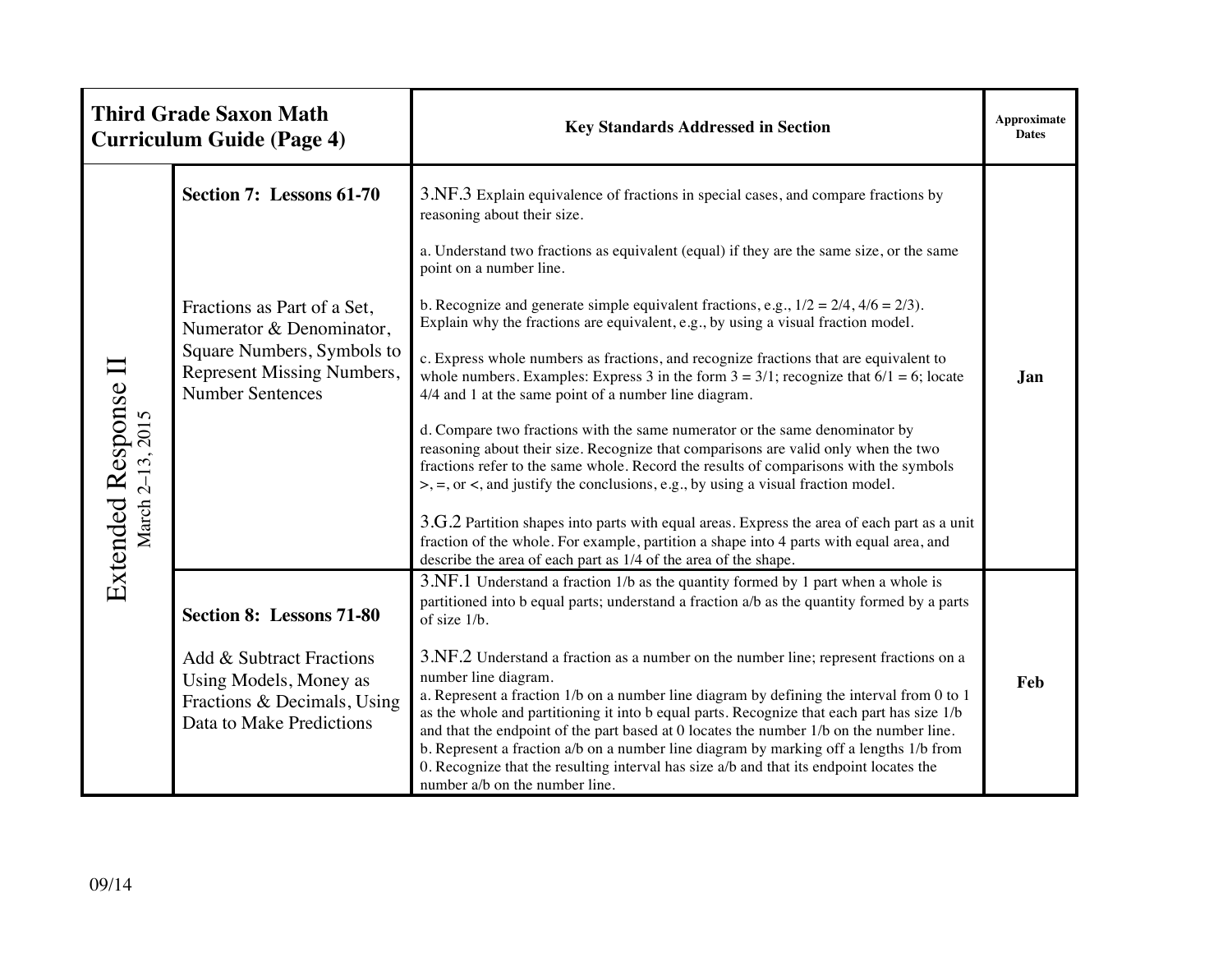|                                                                     | <b>Third Grade Saxon Math</b><br><b>Curriculum Guide (Page 5)</b>                                                                                                             | <b>Key Standards Addressed in Section</b>                                                                                                                                                                                                                                                                                                                                                                                                                                                                                                                                                                                                                                                                                                                                                                                                                                                                                                                                                                                                                                                                                                                                                                                                                                                                                                                                                                                                                                                                   | Approximate<br><b>Dates</b>  |
|---------------------------------------------------------------------|-------------------------------------------------------------------------------------------------------------------------------------------------------------------------------|-------------------------------------------------------------------------------------------------------------------------------------------------------------------------------------------------------------------------------------------------------------------------------------------------------------------------------------------------------------------------------------------------------------------------------------------------------------------------------------------------------------------------------------------------------------------------------------------------------------------------------------------------------------------------------------------------------------------------------------------------------------------------------------------------------------------------------------------------------------------------------------------------------------------------------------------------------------------------------------------------------------------------------------------------------------------------------------------------------------------------------------------------------------------------------------------------------------------------------------------------------------------------------------------------------------------------------------------------------------------------------------------------------------------------------------------------------------------------------------------------------------|------------------------------|
| Extended Response II<br>March 2-13, 2015                            | <b>Section 9 Lessons 81-90</b><br>Measure with Feet, Yards,<br>and Meters, Relating Units<br>of Measure, Area of<br>Rectangles, Arrays, Relating<br>Multiplication & Division | 3.MD.5 Recognize area as an attribute of plane figures, and understand concepts of<br>area measurement.<br>a. A square with side length 1 unit, called "a unit square," is said to have "one square<br>unit" of area, and can be used to measure area.<br>b. A plane figure, which can be covered without gaps or overlaps by n unit squares is<br>said to have an area of n square units.<br>3.MD.6 Measure areas by counting unit squares (square cm, square m, square in,<br>square ft, and improvised units).<br>3.MD.7 Relate area to the operations of multiplication and addition.<br>a. Find the area of a rectangle with whole-number side lengths by tiling it, and show<br>that the area is the same as would be found by multiplying the side lengths.<br>b. Multiply side lengths to find areas of rectangles with whole number side lengths in<br>the context of solving real world and mathematical problems, and represent whole-<br>number products as rectangular areas in mathematical reasoning.<br>c. Use tiling to show in a concrete case that the area of a rectangle with whole-number<br>side lengths a and $b + c$ is the sum of<br>a x b and a x c. Use area models to represent the distributive property in mathematical<br>reasoning.<br>d. Recognize area as additive. Find areas of rectilinear figures by decomposing them<br>into non-overlapping rectangles and adding the areas of the non-overlapping parts,<br>applying this technique to solve real world problems. | <b>Early</b><br><b>March</b> |
|                                                                     |                                                                                                                                                                               |                                                                                                                                                                                                                                                                                                                                                                                                                                                                                                                                                                                                                                                                                                                                                                                                                                                                                                                                                                                                                                                                                                                                                                                                                                                                                                                                                                                                                                                                                                             |                              |
|                                                                     | End of Trimester 2: March 17, 2015                                                                                                                                            |                                                                                                                                                                                                                                                                                                                                                                                                                                                                                                                                                                                                                                                                                                                                                                                                                                                                                                                                                                                                                                                                                                                                                                                                                                                                                                                                                                                                                                                                                                             |                              |
|                                                                     | Section 10: Lessons 91-100<br>Fractions, Geometric Shapes,<br>Angles of Geometric<br>Figures, Quadrilaterals,<br>Trapezoids, Rectangles                                       | 3.G.1 Understand that shapes in different categories (e.g., rhombuses, rectangles, and<br>others) may share attributes (e.g., having four sides), and that the shared attributes can<br>define a larger category (e.g., quadrilaterals). Recognize rhombuses, rectangles, and<br>squares as examples of quadrilaterals, and draw examples of quadrilaterals that do not<br>belong to any of these subcategories.                                                                                                                                                                                                                                                                                                                                                                                                                                                                                                                                                                                                                                                                                                                                                                                                                                                                                                                                                                                                                                                                                            | Late<br>March                |
| Time Frame: 1 week (March)<br><b>Common Core Geometry Mini-Unit</b> |                                                                                                                                                                               |                                                                                                                                                                                                                                                                                                                                                                                                                                                                                                                                                                                                                                                                                                                                                                                                                                                                                                                                                                                                                                                                                                                                                                                                                                                                                                                                                                                                                                                                                                             |                              |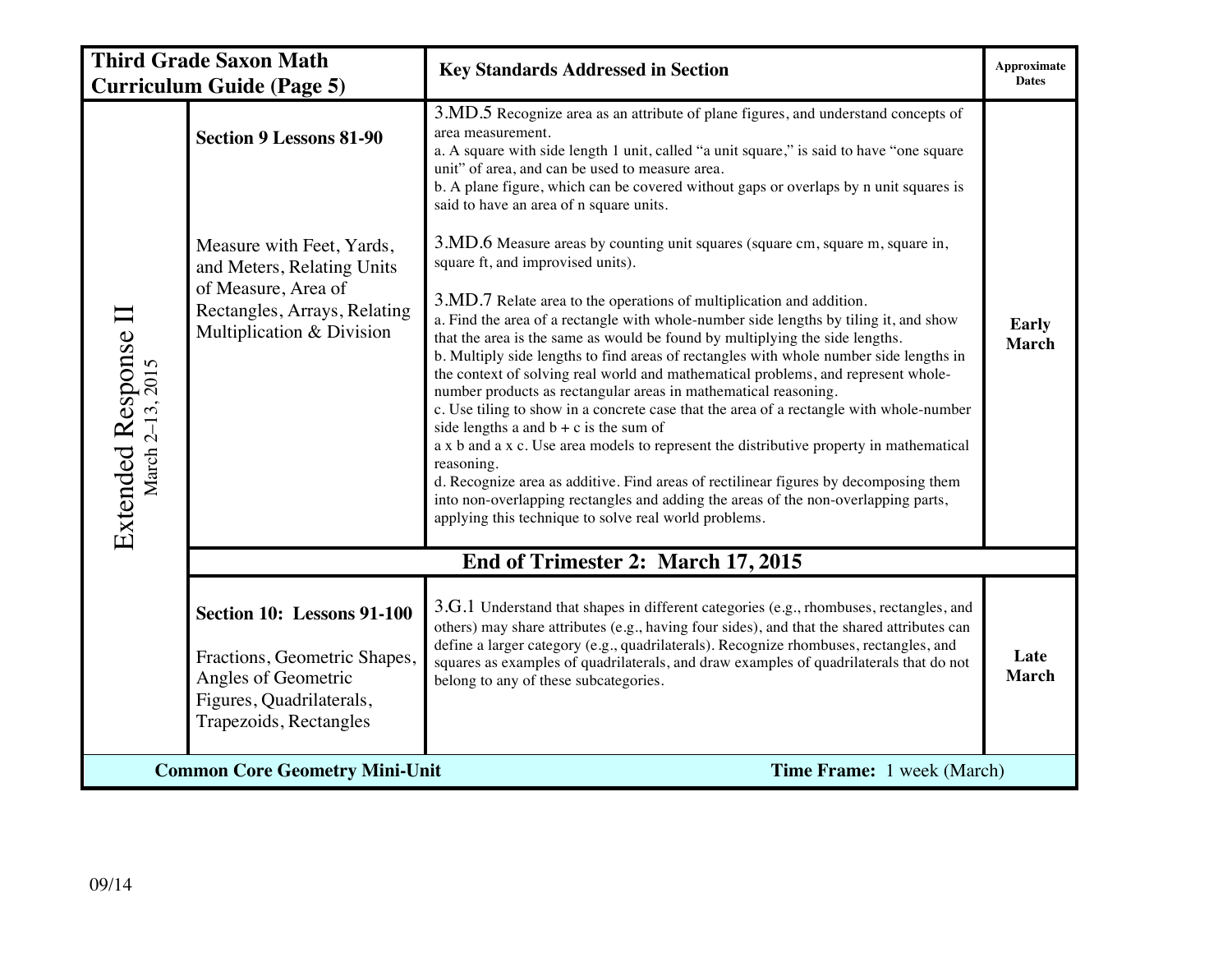|                                                         | <b>Third Grade Saxon Math</b><br><b>Curriculum Guide (Page 6)</b>                                                                                                                         | <b>Key Standards Addressed in Section</b>                                                                                                                                                                                                                                                                                                                                                                                                                                                                                                                                                                                                                                                                                                                                                                                                                                                                                                                                                                                                                                                                                                                                                           | Approximate<br><b>Dates</b> |
|---------------------------------------------------------|-------------------------------------------------------------------------------------------------------------------------------------------------------------------------------------------|-----------------------------------------------------------------------------------------------------------------------------------------------------------------------------------------------------------------------------------------------------------------------------------------------------------------------------------------------------------------------------------------------------------------------------------------------------------------------------------------------------------------------------------------------------------------------------------------------------------------------------------------------------------------------------------------------------------------------------------------------------------------------------------------------------------------------------------------------------------------------------------------------------------------------------------------------------------------------------------------------------------------------------------------------------------------------------------------------------------------------------------------------------------------------------------------------------|-----------------------------|
| $\mbox{MAP} \label{MAP} \mbox{MAP}$ May 20-June 8, 2015 | <b>Section 11: Lessons 101-110</b><br>Periods of a Number, Place<br>Value, Multiplication $&$<br>Division Fact Families,<br>Number Sentences, Symbols<br><b>Represent Missing Addends</b> | 3.NBT.1 Use place value understanding to round whole numbers to the nearest<br>10 or 100.<br>3.AO.2 Interpret whole-number quotients of whole numbers, e.g., interpret<br>$56 \div 8$ as the number of objects in each share when 56 objects are partitioned<br>equally into 8 shares, or as a number of shares when 56 objects are partitioned into<br>equal shares of 8 objects each.<br>3.AO.3 Use multiplication and division within 100 to solve word problems in<br>situations involving equal groups, arrays, and measurement quantities, e.g., by using<br>drawings and equations with a symbol for the unknown number to represent the<br>problem.<br>3.AO.4 Determine the unknown whole number in a multiplication or division<br>equation relating three whole numbers.<br>3.AO.5 Apply properties of operations as strategies to multiply and divide.<br>(Distributive)<br>3.AO.6 Understand division as an unknown-factor problem.<br>3.AO.7 Fluently multiply and divide within 100, using strategies such as the<br>relationship between multiplication and division, or properties of operations. By the<br>end of Grade 3, know from memory all products of two one-digit numbers. | <b>April</b>                |
|                                                         | <b>Section 12: Lessons 111-120</b><br>Measure Length Using<br>Millimeters, Types of<br>Triangles, Angles, Missing<br>Numbers in a Pattern, Function<br>Rules                              | 3.MD.8 Solve real world and mathematical problems involving perimeters of<br>polygons, including finding the perimeter given the side lengths, finding an<br>unknown side length, and exhibiting rectangles with the same perimeter and<br>different areas or with the same area and different perimeters.<br>3.NBT.3 Multiply one-digit whole numbers by multiples of 10 in the range 10–90<br>$(e.g., 9 x 80, 5 x 60)$ using strategies based on place value and properties of<br>operations.                                                                                                                                                                                                                                                                                                                                                                                                                                                                                                                                                                                                                                                                                                     | Early<br>May                |